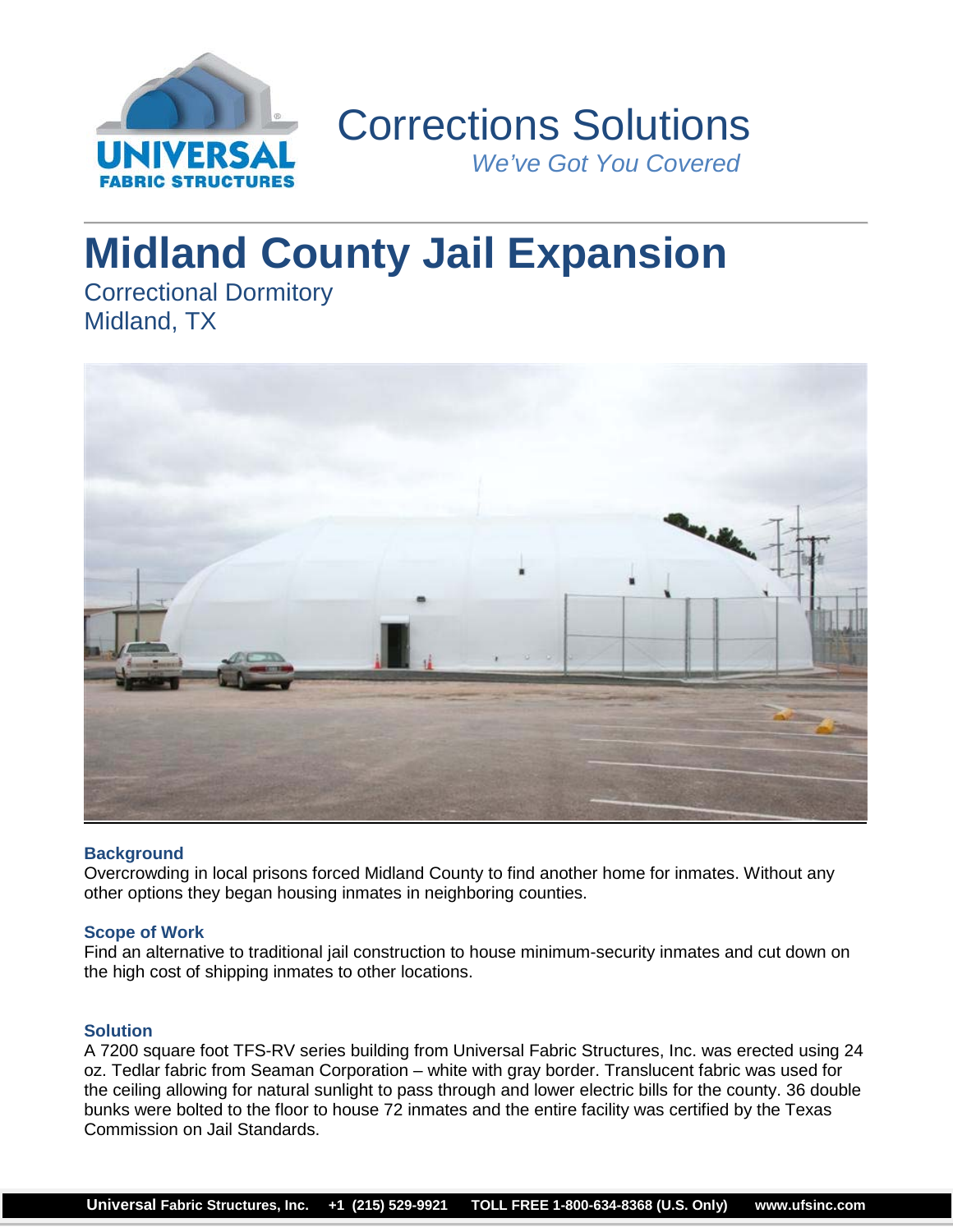The facility is the first of its kind in the State of Texas and will be a "trend-setter" according to Texas Jail Standards Commission Executive Director Adan Munoz. "Other counties will come to us and ask, 'What do we have to do to build a facility like this?'" The new facility includes a video visitation room where the inmates will be able to meet with their attorneys via video conferencing as well as a multi-purpose room where GED classes and church services will be conducted. Also included are handicap-accessible ceramic toilets, showers, tables, flat-screen televisions and even room for washing clothes. With the open clear-span design the structure is unique because guards will be able to monitor more inmates directly – aided by a slew of high-tech security cameras. In direct supervision, all inmates are in one place and can be watched all the time rather than being hidden from guards in their own cells as they are in traditional linear facilities.

According to Midland County Judge Mike Bradford this facility will be used to house inmates that earn it. "Inmates gain this. In fact the new jail is an earned privilege for low-risk inmates."

Unfortunately it seems as though prison populations will continue to rise based on recent estimates. "We anticipate there will be an increase in the jail population," Sheriff Painter said. "The state penitentiary is getting full, they're backing up. It's going to create more problems for us."



At least now they have a solution. Texas Jail Standards Commission Executive Director Adan Munoz speaks to those gathered for the dedication of the new jail.



The open clearspan design allows for increased visibility of inmates.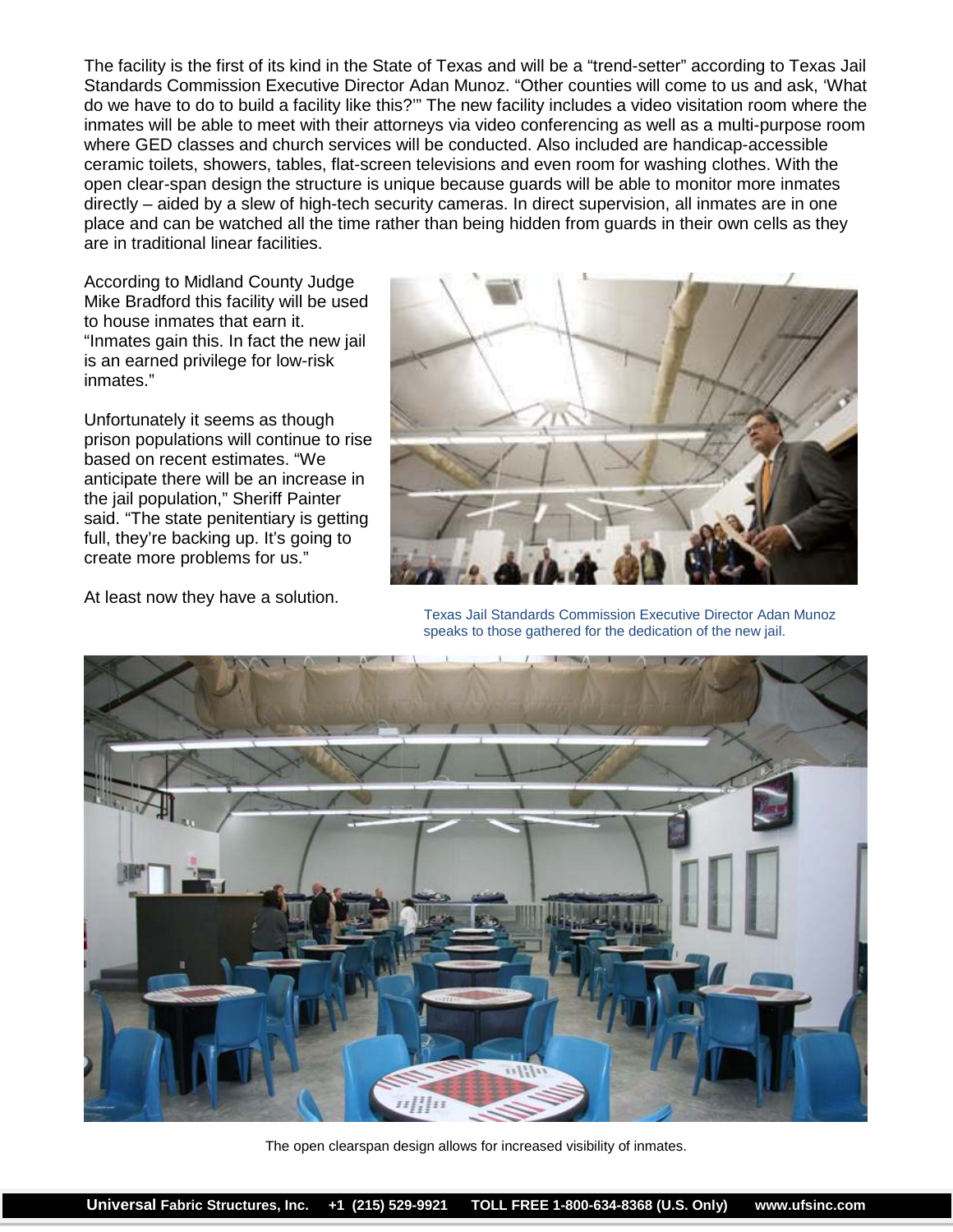

Regular amenities like showers, sinks and washing machines are easily incorporated into the overall design of the building.



36 double bunks were bolted to the floor to allow for up to 72 inmates.